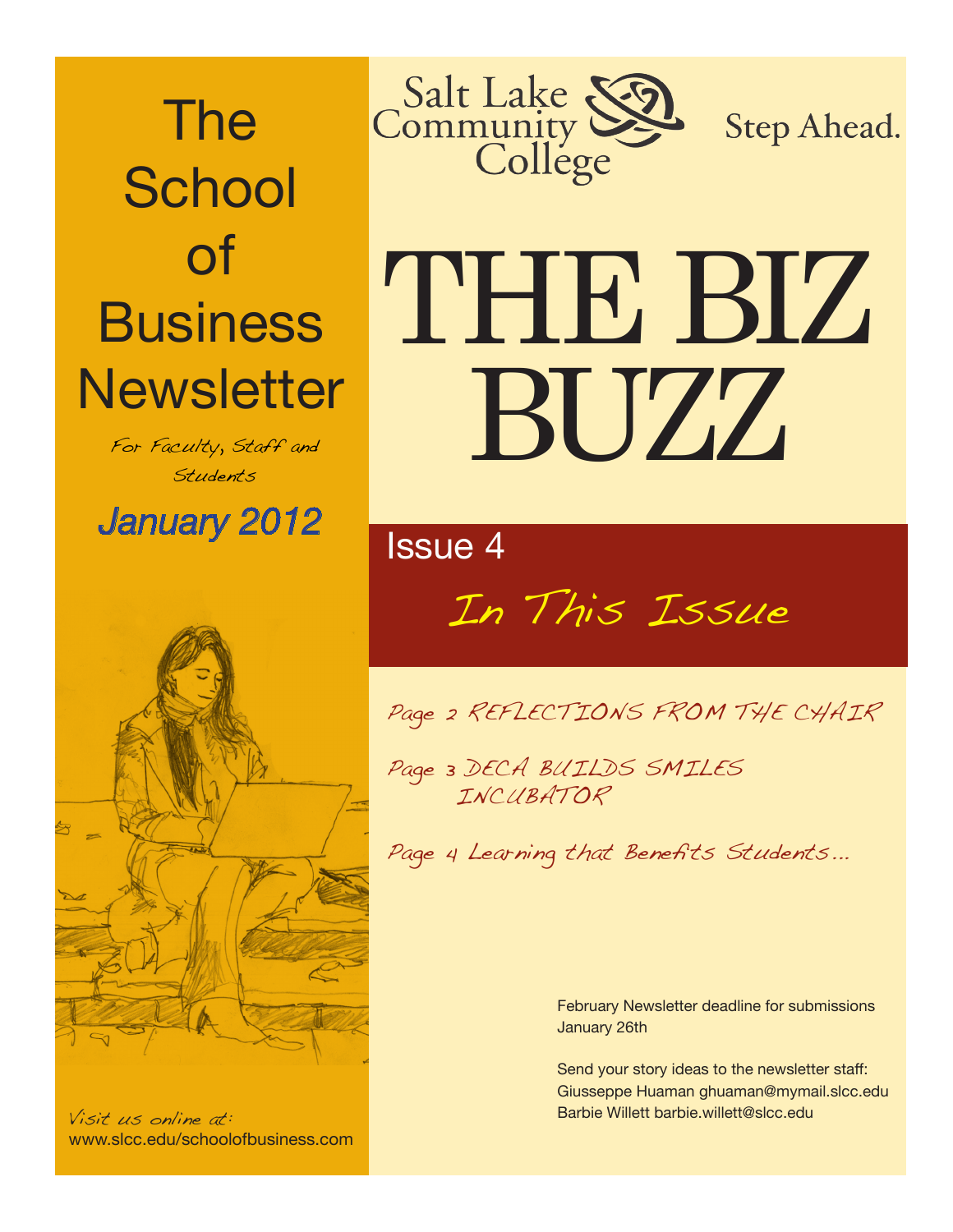Reflections from the "chair":



#### By Barbie Willett

During January, we celebrate the life and work of Martin Luther King, Jr. as well as those who came before him and continue his work to promote understanding and change for the cause of Human Rights. We celebrate those individuals, who sacrificed their time, love, dignity, and for some their lives, to promote equality and respect for all humankind. We celebrate individuals like Mahatma Ghandi, Abraham Lincoln, Mother Teresa, and maybe even you. Let us reflect on what each of us, as individuals, can do to create an atmosphere of openness to diversity of thought and approach, acceptance of differences in race, religion, orientation, and ability. Let us work together to make SLCC known for its inclusivity, rather than exclusivity.As we reflect on the deeds and inspiring words of King and other leaders, let us commit to ways we can continue their work of building a global sense of community.

#### **Small deeds we can do to build "community"**

Turn off your TV \* Leave your house \* Know your neighbors \* Look up when you are walking \* Greet people \* Sit on your stoop \* Plant Flowers \* Use your library \* Play together \* Buy from local merchants \* Share what you have \* Help a lost dog \* Take children to the park \* Garden Together \* Support Neighborhood Schools \* Fix it even if you didn't break it \* Have Pot Lucks \* Honor Elders \* Pick Up Litter \* Read Stories Aloud \* Dance in the Street \* Talk to the Mail Carrier \* Listen to the Birds \* Put up a Swing \* Help Carry Something Heavy \* Barter For Your Goods \* Start A Tradition \* Ask A Question \* Hire Young People for Odd Jobs \* Organize a Block Party \* Bake Extra and Share \* Ask For Help When You Need It \* Open Your Shades \* Sing Together \* Share Your Skills \* Take Back the Night \* Turn Up The Music \* Turn Down The Music \* Listen Before You react To Anger \* Mediate A Conflict \* Seek To Understand \* Learn From New And Uncomfortable Angles \* Know That No One is Silent, Though Many Are Not Heard. Work To Change This.

### Martin Luther King, Jr.

❝The time is always right to do what is right.

❝I have the audacity to believe that peoples everywhere can have three meals a day for their bodies, education and culture for their minds, and dignity, equality and freedom for their spirits.

#### Eleanor Roosevelt

❝Great minds discuss ideas; average minds discuss events; small minds discuss people.

❝It isn't enough to talk about peace. One must believe in it. And it isn't enough to believe in it. One must work at it.<sup>99</sup>

#### Mohandas (Mahatma) Ghandi:

❝Action may not always bring happiness; but there is no happiness without action.99

**66** A small body of determined spirits fired by an unquenchable faith in their mission can alter the course of history99

**66** Healthy discontent is the prelude to progress. 99

### Mother Teresa

❝Being unwanted, unloved, uncared for, forgotten by everybody, I think that is a much greater hunger, a much greater poverty than the person who has nothing to eat.

❝I want you to be concerned about your next door neighbor. Do you know your next door neighbor? 99

❝Let us always meet each other with smile, for the smile is the beginning of love.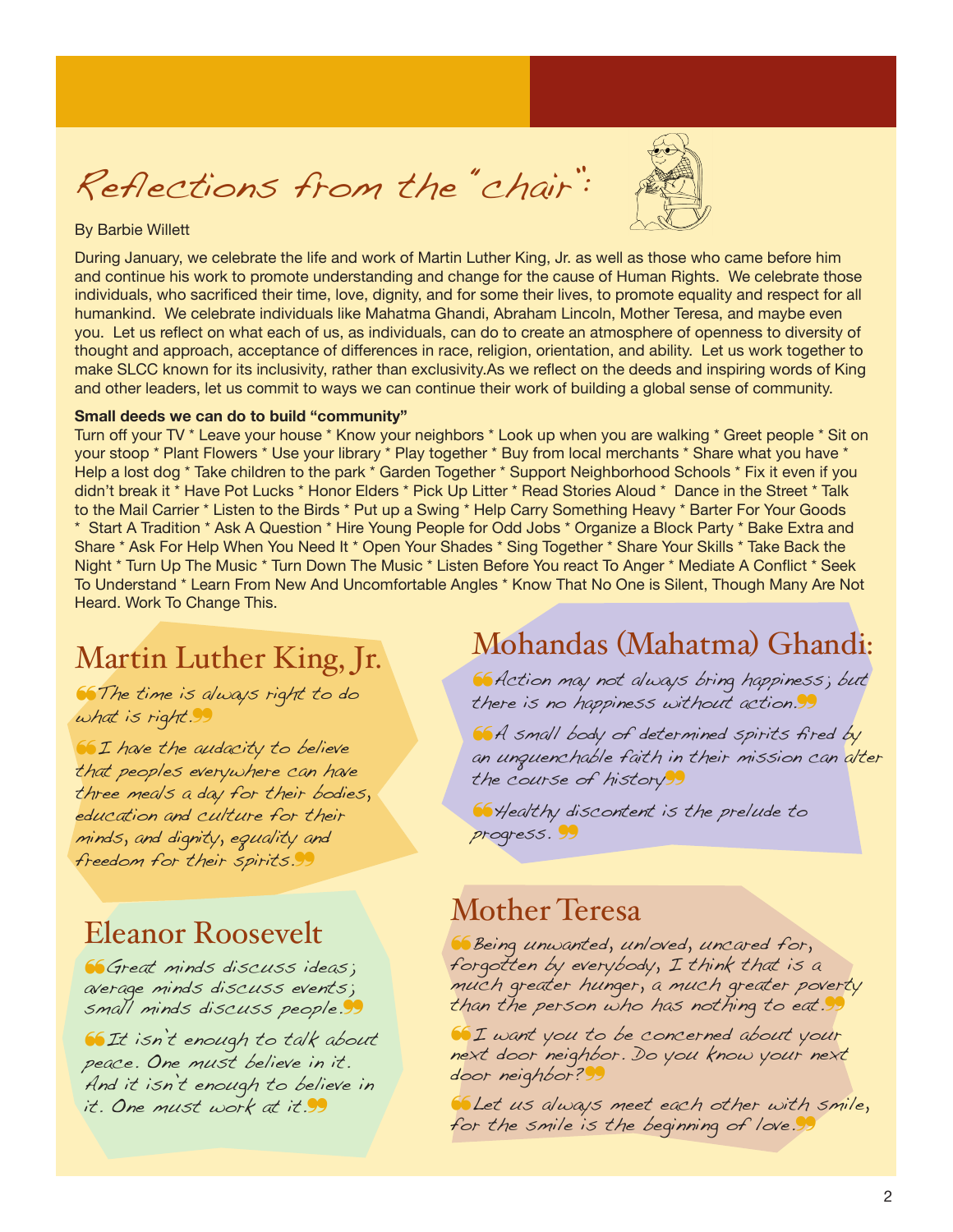## DECA Builds Smiles – One Bear at a Time

The annual "Build-a-Bear and Show You Care" service project involves collecting money over the months leading into December in order to make bears at the Build-a-Bear Workshop for patients at the Shriners Children's Hospital."I will always help with this project, even if I no longer am a part of DECA or SLCC" This quote from SLCC DECA State VP, Cherie Beam shows the drawing power of one of the biggest events sponsored by Collegiate DECA.

"The whole process is amazing, I wish I could tell you exactly how it feels to deliver a gift to a child who has just been discharged from surgery and see their mood instantly change." Michael Pham, SLCC DECA President stated after the conclusion of this year's project. "It brings us all together as well, I was so glad to see former students, active DECA members, new students, and even people who just saw us collecting and decided to help."

DECA also invited patients to come to the Build-a-Bear Workshop to make bears of their own. We had over 60 students involved with the project this year and raised \$2,442.99, and made 144 bears. "A large part of the

## Incubator

Two challenges that a student who wants to become an entrepreneur faces in starting a venture are finding adequate infrastructure and finding reliable resources.



At The Innovation Center, located at the Miller Campus, entrepreneurs can find that and more.

"The Innovation Center is a program for innovative enterprises seeking high growth,"says Tom Vollbrecht, who is in charge of this project.

With the help of SLCC and Larry Miller, this center is a place where entrefunds raised came from corporate donations." Krystle Kendrick said. One of the corporate donors was employees of Schiff Nutrition.

This project brought SLCC students together, who were shown the power of teamwork, the magic of charity, and the effects of learning in motion. Giving students a chance to exercise their skills and experience real world application is the goal of every DECA project. Emily Dziatlik International DECA VP and SLCC student said "I am so proud of the students involved with this project"



preneurs, students and even faculty can share valuable resources, educational know-how, and community partnerships to open up business opportunities. In turn, entrepreneurs help the community by creating jobs.

The Innovation Center offers office space, workstations, conference rooms, and more that can help entrepreneurs meet the needs of a new business.

It also offers business services such as mentoring, networking, IT support, volunteers and internships. These internships are intended to help students at SLCC to gain experience in their fields.

"The Innovation Center is designed to meet the needs of entrepreneurs," says Vollbrecht. "We have everything so the new business can succeed."

This network helps create successful businesses, which helps Utah's economy.

For more information contact: Tom Vollbrecht Phone: (801) 957-5443 Email : tom.vollbrecht@slcc.edu